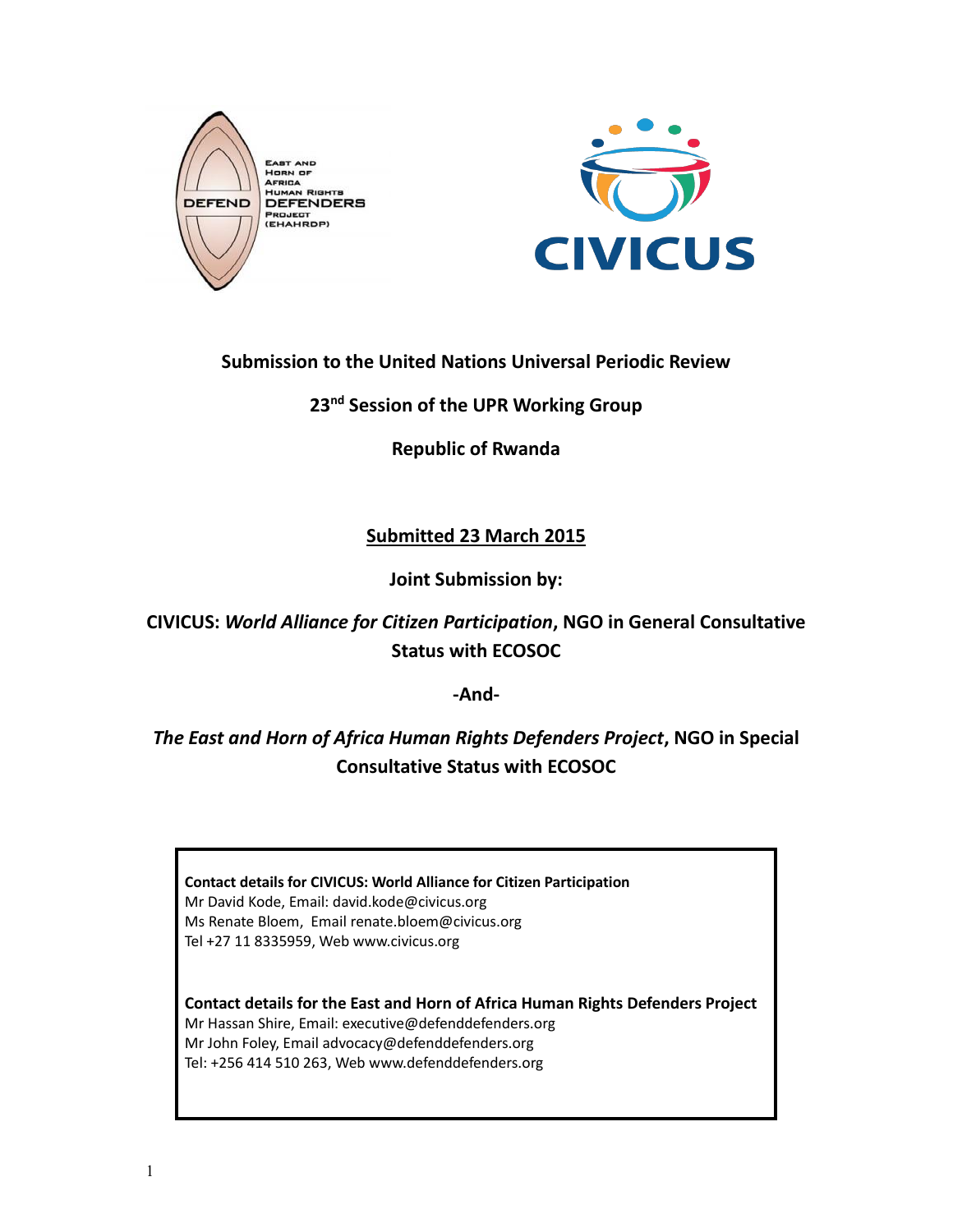## **1. (A) Introduction**

- **1.1** CIVICUS: *World Alliance for Citizen Participation* is an international movement with members in more than 100 countries. Established in 1993, CIVICUS nurtures the foundation, growth and protection of citizen action throughout the world, especially in areas where participatory democracy and citizens' freedom of association are threatened.
- **1.2** The *East and Horn of Africa Human Rights Defenders Project* (EHAHRDP) is a nongovernmental organisation registered and based in Uganda. Established in 2005, EHAHRDP seeks to strengthen the work of human rights defenders (HRDs) throughout the East and Horn of Africa region by reducing their vulnerability to the risk of persecution, and by enhancing their capacity to effectively defend human rights. EHAHRDP focuses its work on Burundi, Djibouti, Eritrea, Ethiopia, Kenya, Rwanda, Somalia (together with Somaliland), South Sudan, Sudan, Tanzania and Uganda. EHAHRDP serves as the Secretariat of The *East and Horn of Africa Human Rights Defenders Network* (EHAHRD-Net), representing more than 75 member organisations.
- **1.3** In this document, *CIVICUS* and *EHAHRDP* outline a series of urgent concerns relating to the operating environment in which civil society activists, human rights defenders and journalists have been systemically targeted by the government of the Republic of Rwanda since 2011. We outline several highly concerning examples, which are illustrative of a pattern of systemic threats faced by many Rwandans, in the exercise of the rights to freedom of expression, association and assembly. Moreover, we illustrate more generally the failure on the part of the government of the Republic of Rwanda to uphold and implement the recommendations accepted during its initial examination under the Universal Periodic Review (UPR) that relate to human rights defenders, and civil society.
- **1.4** During its initial examination under the UPR in 2011 (the country concerned was reviewed in the Working Group in January 2011, with adoption in June 2011), the Republic of Rwanda fully accepted 67 recommendations, and rejected 6 recommendations. Of those 67 recommendations accepted, these included five recommendations that explicitly concerned the operating space for NGOs- in effect, the key pillars of civil society and the human rights movement (Recommendations 100, 116, 117, 118, and 119).
- **1.5** In addition, the government of the Republic of Rwanda accepted a number of other key recommendations, committing, *inter alia*, to ensuring that human rights defenders are not subjected to harassment and intimidation. The government committed to guaranteeing freedom of expression, and to taking measures to protect the rights of journalists and human rights defenders.
- **1.6** Since the last UPR process in 2011, independent civil society organisations, NGOs, and individual human rights defenders in Rwanda have continued to face escalating intimidation and reprisals- in the course of, and as a consequence of- their work. A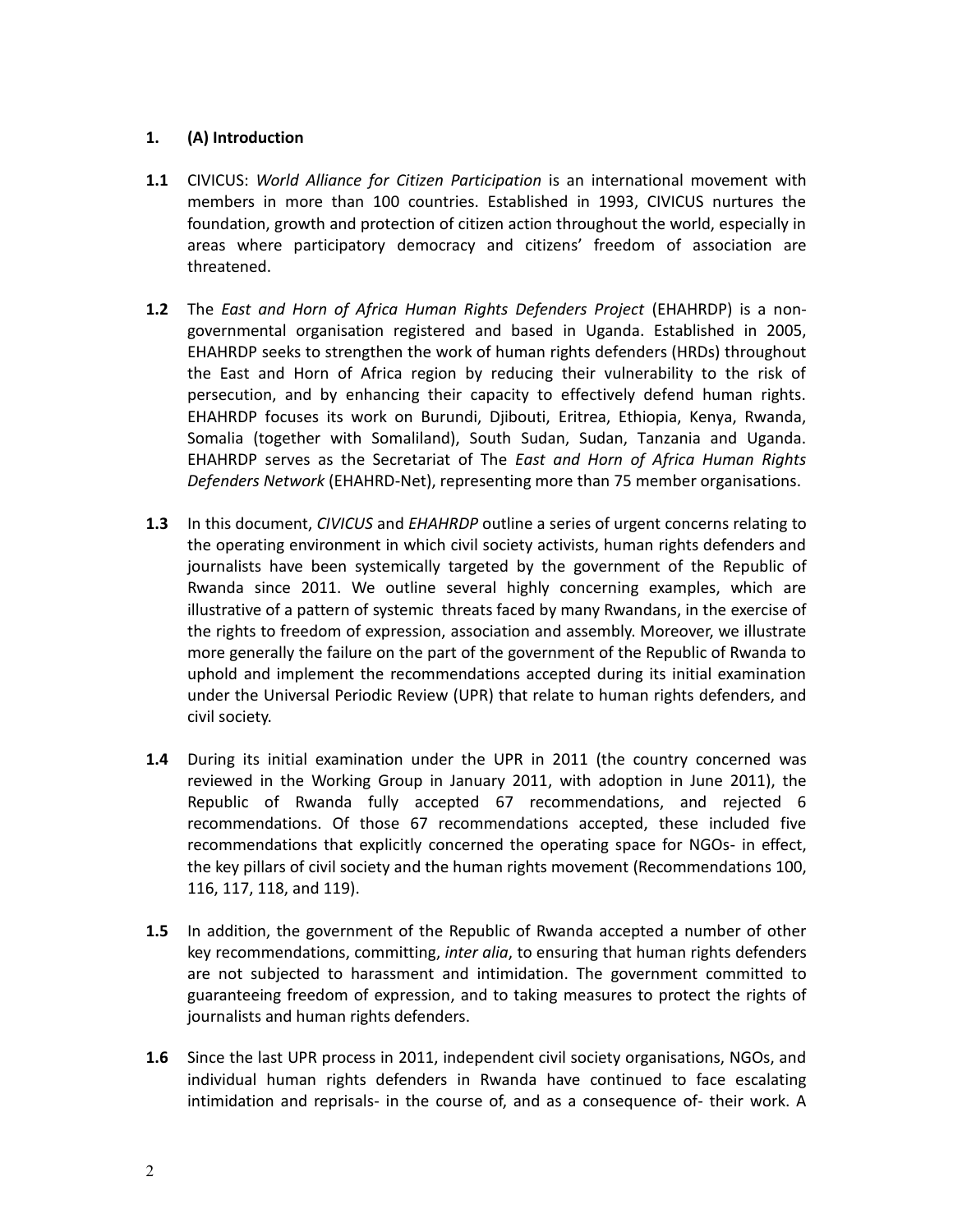number have been imprisoned or forced into exile. Increasingly, human rights defenders and the NGOs for which they work or volunteer their time have been subjected to administrative harassment, smear campaigns and public denouncements in pro-government media.

- **1.7** Journalists, human rights defenders and national and international human rights NGOs have been subjected to highly orchestrated smear campaigns and *ad hominem* attacks, often via social media or pro government print media or 'blogs', in an effort to discredit their work. As a result, many journalists and human rights defenders have been forced to resort to self-censorship, and many others have simply left the country. Since 2011, Rwandan human rights defenders have been killed in highly concerning circumstances, and many more report being threatened regularly.
- **1.8** The government took steps in March 2013 to amend its Media Law, and revise the Access to Information Bill, which provides rights to journalists to seek, receive and broadcast information in the media and protects whistle blowers. This is welcomed. Despite these developments, the media environment for journalists in Rwanda remains highly restrictive, and under the *de facto* control of the government.
- **1.9** Since 2011, threats, arbitrary arrests, intimidation, and harassment of journalists, human rights defenders, and other dissenting voices have been matched by increasingly sophisticated online smear and intimidation campaigns. These smear and intimidation campaigns have often taken the form of vicious, deliberately opaque, and highly coordinated *ad hominem* attacks against local and international journalists and human rights groups via Twitter, blogs, and other social media platforms.
- **1.10** *CIVICUS* and *EHAHRDP* are highly concerned about restrictions on freedom of assembly, despite constitutional provisions guaranteeing this right, and the occasional use of state sanctioned violence to counter peaceful protests since 2011. The government actively and willingly tolerates peaceful protests which *favour* government policies and actions, but the extremely rare peaceful assemblies organised to *challenge* government views, and which call for reforms, are not authorised by the state.
- **1.11** Since 2011, the government has entrenched and strengthened its long-term and systematic campaign to completely stifle freedom of association, by replacing the leadership of human rights and civil society organisations with those sympathetic to the government. As a result, there are now very few freely functioning and entirely independent human rights organisations left within Rwanda, that can meaningfully challenge government policies and advocate for reforms, without genuine and wellfounded fear of reprisals.
	- x In section B of this document, *CIVICUS* and *EHAHRDP* highlight concerns related to restrictions on freedom of expression, and attacks on journalists, newspapers, and others exercising this fundamental right;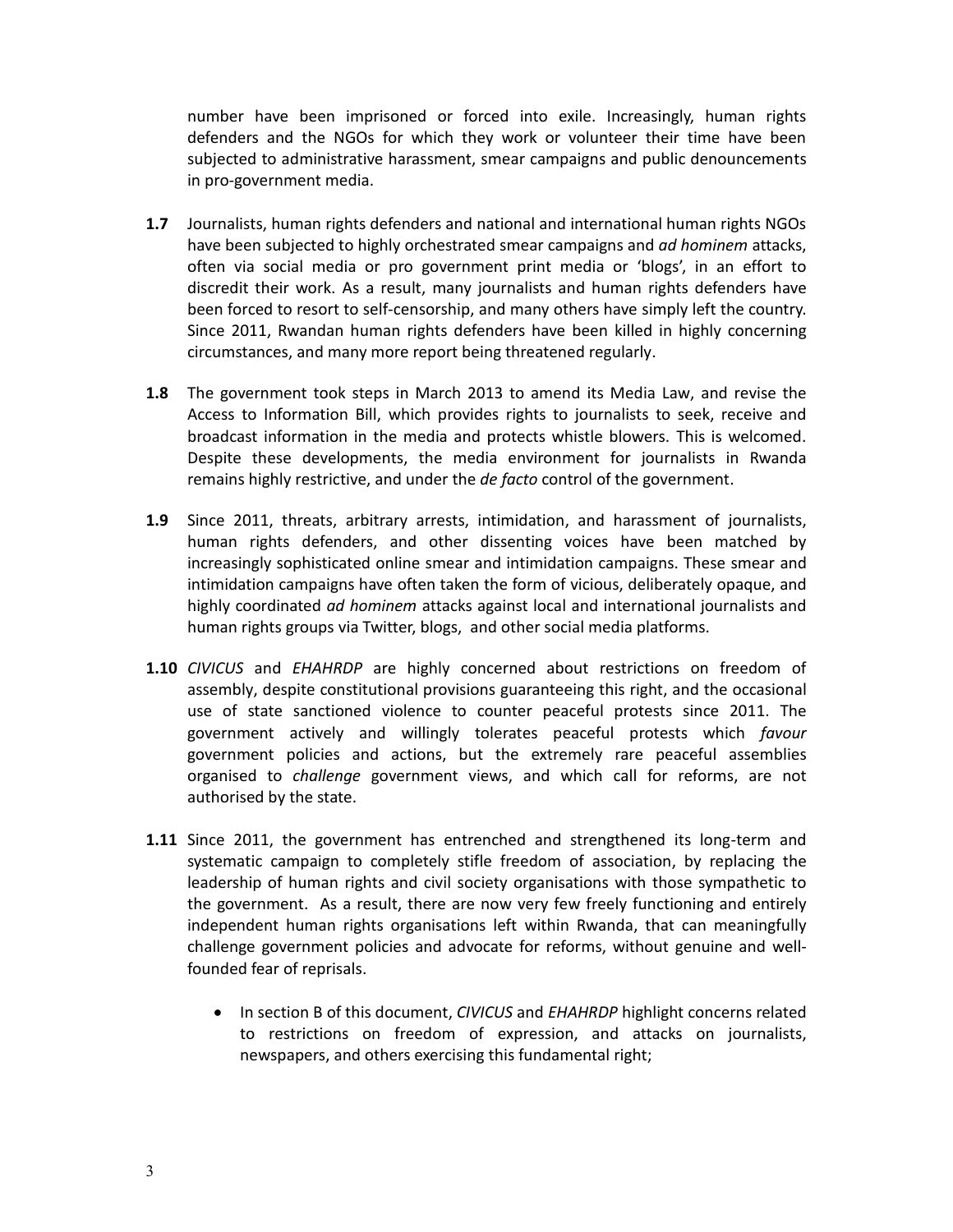- x In section C of this document, *CIVICUS* and *EHAHRDP* express concerns over intimidation, threats and attacks on civil society activists and human rights defenders;
- x In section D of this document, *CIVICUS* and *EHAHRDP* highlight concerns over restrictions on freedom of association, and unwarranted and unlawful government interference in the affairs of civil society organisations and NGOs;
- x In Section E of this document, *CIVICUS* and *EHAHRDP* express our collective concerns over restrictions on freedom of assembly;
- x In Section F of this document, *CIVICUS* and *EHAHRDP* make a number of recommendations to the government of Rwanda.

## **2. (B) Concerns regarding restrictions on freedom of expression and attacks on journalists**

- **2.1** Rwanda's domestic legal framework for the protection of the right to freedom of expression is commendable. Article 34 of the Constitution of the Republic of Rwanda guarantees freedom of the press. It states, *inter alia*, that "*freedom of the press and freedom of information are recognised and guaranteed by the state*". In March 2013, the government approved amendments to the 2009 Media Law and revised the Access to Information Bill. The amendments- which are welcomed- provide guarantees for journalists to seek, receive and broadcast information and ideas through the media, and the revision to the Access to Information Law guarantees protection for whistle-blowers.
- **2.2** At the regional and international level, the Republic of Rwanda is bound by a number of key human rights obligations. Article 9 of the African Charter on Human and Peoples Rights (ACHPR) provides for citizens to express and disseminate opinions and views within the law. Article 21 of the International Covenant on Civil and Political Rights (ICCPR) guarantees the right to freedom of expression and opinion.
- **2.3** The central concern of both *CIVICUS* and *EHAHRDP* is the vast and growing disconnect between law and practice in Rwanda. In spite of an acceptable legal framework, freedom of expression and of the media is severely restricted. Journalists are routinely targeted and subjected to judicial and non-judicial persecution.
- **2.4** On 27 February 2015, journalist Cassien Ntamuhanga of *Amazing Grace Radio* was sentenced to 25 years in prison on nonsensical charges of conspiracy to murder, conspiracy against the government and for creating a criminal gang. He was reported missing on 7 April 2014 after he attended a ceremony commemorating the 20<sup>th</sup> anniversary of the Rwandan genocide, before the Rwandan police later confirmed they had him in custody.<sup>1</sup> He had been interrogated repeatedly before his arrest

<sup>&</sup>lt;sup>1</sup> "Musician, Journalist arrested in Rwanda; accused of working with opposition groups," *The Star.com*, accessed 18 March 2015,

http://www.thestar.com/news/world/2014/04/14/musician\_journalist\_arrested\_in\_rwanda\_accused\_of\_working\_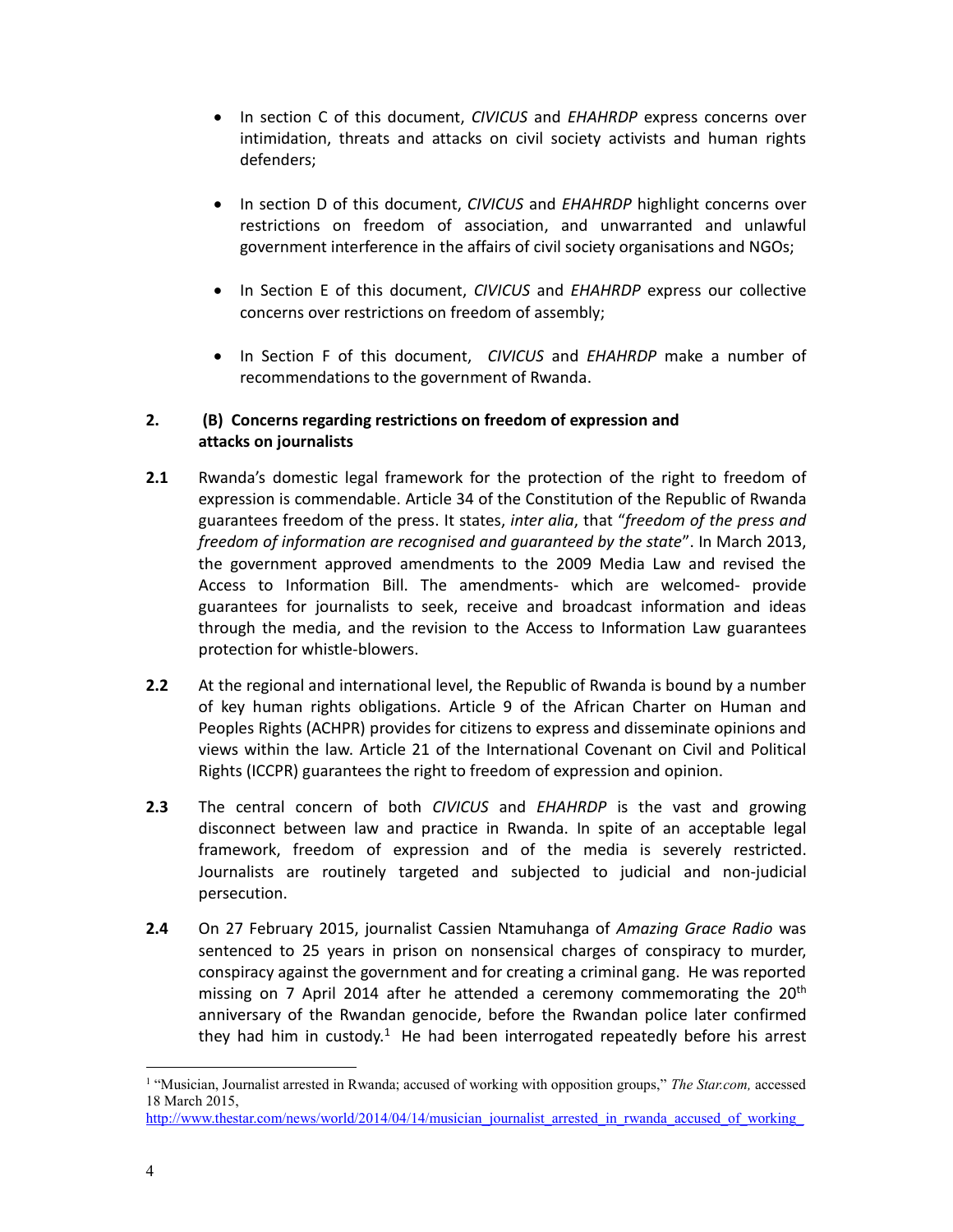about a journalist who had fled Rwanda to avoid persecution. The prosecutor had initially proposed a life sentence, and following the verdict Cassien plans to appeal the sentence.

- **2.5** On 24 October 2014, the Rwandan Utilities Regulatory Authority (RURA) suspended the British Broadcasting Corporation's (BBC) Kinyarwanda Service following the broadcast of a documentary, "*Rwanda's Untold Story*," on BBC2 on 1 October 2014.<sup>2</sup> The FM Frequency for the radio service was pulled off-air, and the website blocked. The RURA noted that the reason for the suspension was that Rwandans had protested against the broadcast of the documentary and complained that it incited hatred.<sup>3</sup> RURA stated further that it was concerned about violations of journalistic responsibility by the BBC which had been going on for several years. Prior to the suspension, Rwanda's Parliament had called on the government to charge the makers of the documentary with genocidal denial and cancel BBC's operating license in Rwanda.
- **2.6** On 18 June 2014, Agnes Uwimana Nkusi and Saidati Mukakibibi of the independent Kinyarwanda newspaper *Umurabyo* were released from prison after serving 4 years, on wholly spurious charges of defamation of the President, genocide denial, divisionism and harming state security motivated by their independent reporting. They were initially arrested on 10 July 2010 after publishing articles in the *Umurabyo* newspaper which were critical of the government and leadership of Rwanda. On 4 February 2011, they were sentenced to 17 years imprisonment but the Supreme Court cleared them of the charges of genocide denial and divisionism on 5 April 2012 and their sentence was reduced to four years.
- **2.7** On 18 July 2012, journalist Idriss Gasana Byiringiro who works for private independent newspaper *Chronicles,* was arrested and detained at the Kicukiro Police Station for "providing false information."<sup>4</sup> He had been interrogated in June 2012 by four people who introduced themselves as security agents and his phone and laptop were seized. They forced him to give them access to his emails and questioned him about some of his sources. He had previously received threatening messages.
- **2.8** On 18 May 2012, Habarugira Epaphrodite, a journalist with *Radio Huguka* based in Gitarama was arrested and detained without charges after he mistakenly mixed-up the terms "victims" and "survivors" during a public broadcast marking the 20<sup>th</sup> anniversary of the Rwandan genocide. He was accused of abetting confusion between perpetrators and survivors of the genocide. He apologised for the error but was remanded in custody on the orders of a Magistrate pending further investigations into the matter.

<sup>2</sup> "Rwanda suspends BBC Kinyarwanda Service," *The East African,* accessed 18 March 2015,

<sup>3</sup> "Rwanda Media Agency says BBC ban violates law." *The East Africa*, accessed 16 March 2015, http://www.theeastafrican.co.ke/news/Rwanda-media-agency-says-BBC-ban-violates-law/-/2558/2507644/- /4m5v1yz/-/index.html.

l

with opposition groups.html.

http://www.theeastafrican.co.ke/news/Rwanda-suspends-BBC-Kinyarwanda-service/-/2558/2499120/-/15txcpa/- /index.html.

<sup>4</sup> "Rwanda: Journalist detained for allegedly giving Police false information," *Great Lakes Voice,* accessed 16 March 2014, http://greatlakesvoice.com/rwanda-journalist-detained-allegedly-for-giving-police-falseinformation.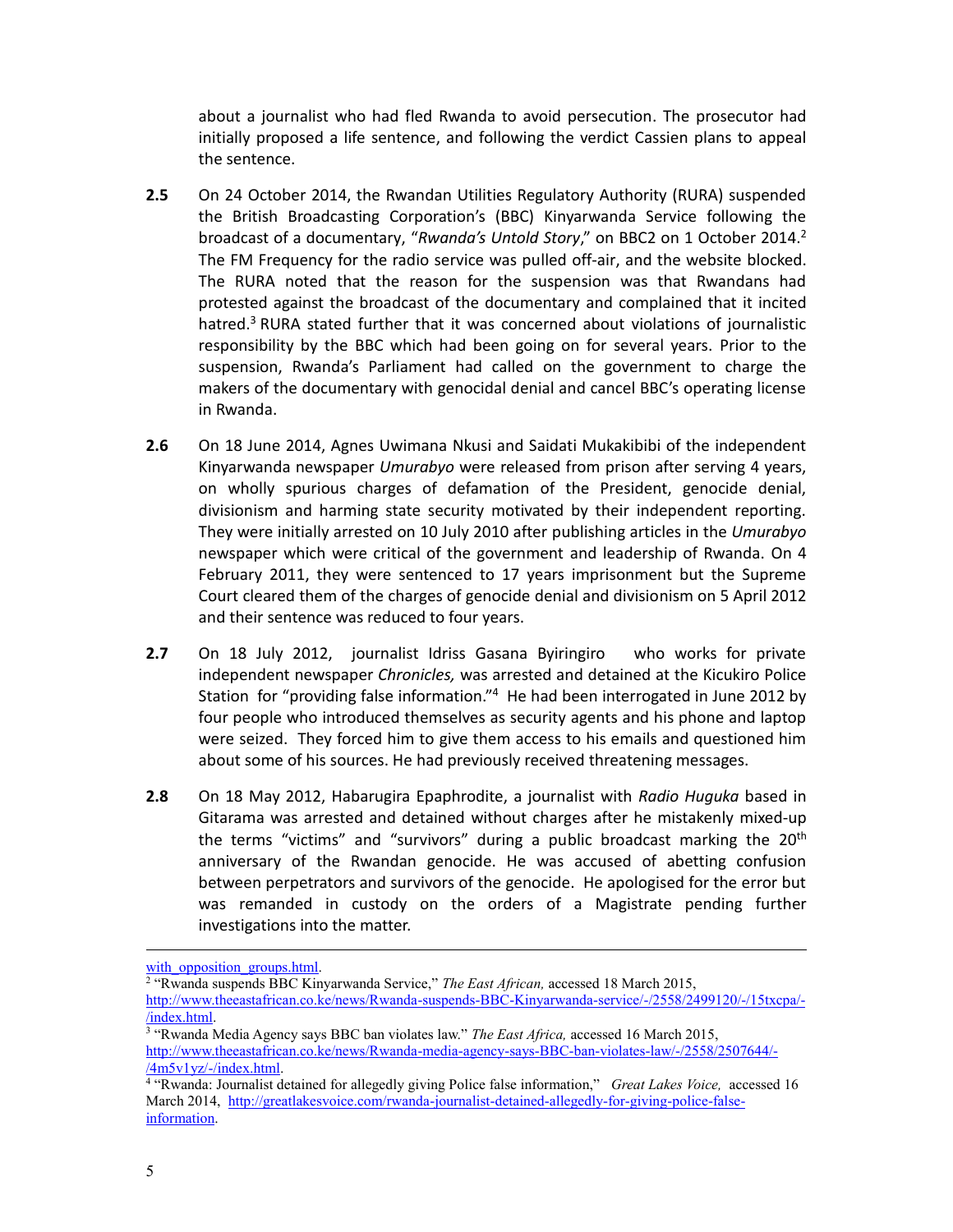**2.9** On 30 November 2011, Charles Ingabire, editor of *Inyenyerinnews* was assassinated in Kampala. $5$  Charles had fled to Uganda in 2007 to escape political persecution and harassment and had been threatened on several occasions and warned to stop his critical articles before he was murdered. *Inyenyerinnews* was known for its critical stance on President Paul Kagame, his government and the military. He was physically assaulted in Kampala by unidentified assailants about two months before his death and his computer was stolen.

## **3. (C) Concerns over intimidation, threats and attacks on civil society activists and human rights defenders**

- **3.1** Article 12 of the UN Declaration on Human Rights Defenders mandates states to take necessary measures to ensure protection of human rights defenders. The International Covenant on Civil and Political Rights guarantees the freedoms of expression, association and assembly. It is a matter of deep concern that the Rwandan authorities continue to target and attack human rights defenders engaged in legitimate activity and have forced most to flee the country or resort to selfcensorship.
- **3.2** On 17 July 2013, Gustave Makonene, Coordinator of the Advocacy and Legal Advisory Centre in Rubavu, of Transparency International Rwanda was assassinated. His body was discovered on 18 July. Medical reports later confirmed he had been strangled. Gustave was investigating cases of corruption involving members of the police.
- **3.3** On 19 August 2011, human rights defenders Epimack Kwokwo and Joseph Sanane, the President and Executive Secretary respectively of the *Ligue de Droits de la Personne dans la Region des Grand Lacs* (LDGL) were arrested at the Burundian border with Rwanda as they travelled to participate in a management committee meeting of LDGL to prepare for their annual assembly. <sup>6</sup> They were both transferred to Kigali and interrogated about the finances and internal administration of LDGL and accused of assisting the former Executive Secretary of LDGL, Pascal Nyilibakwe, to flee the country. Epimack was released the same day while Joseph was released the day after.
- **3.4** In his annual report on reprisals, the UN Secretary General expressed his concern at the administrative and bureaucratic harassment being suffered by the Rwandan branch of LDGL. The Secretary General noted with concern that LDGL continued to "face administrative difficulties in Rwanda which stem from harassment in 2010 and 2011, including delayed renewal of the organization"s NGO registration, which expired in April 2011". (*UN General Assembly, Human Rights Council 21st Session, 13th August 2012, A/HRC/21/18*)
- **3.5** In 2012, LDGL was ultimately forced into a nonsensical position where it was forced to begin applying for its 2012-13 registration whilst having not resolved its

<sup>&</sup>lt;sup>5</sup> "Rwandan Opposition party ISANGANO requests Investigations on kidnappings, attempted murders and assassinations," *The Rwandan,* accessed 18 March 2014, http://www.therwandan.com/blog/rwandan-oppositionparty-isangano-requests-investigations-on-kidnappings-attempted-murders-and-assassinations/. <sup>6</sup> "Rwanda Police denies detaining rights activists," *Great Lakes Voice,* accessed 16 March 2015, http://greatlakesvoice.com/rwanda-police-denies-detaining-rights-activist/.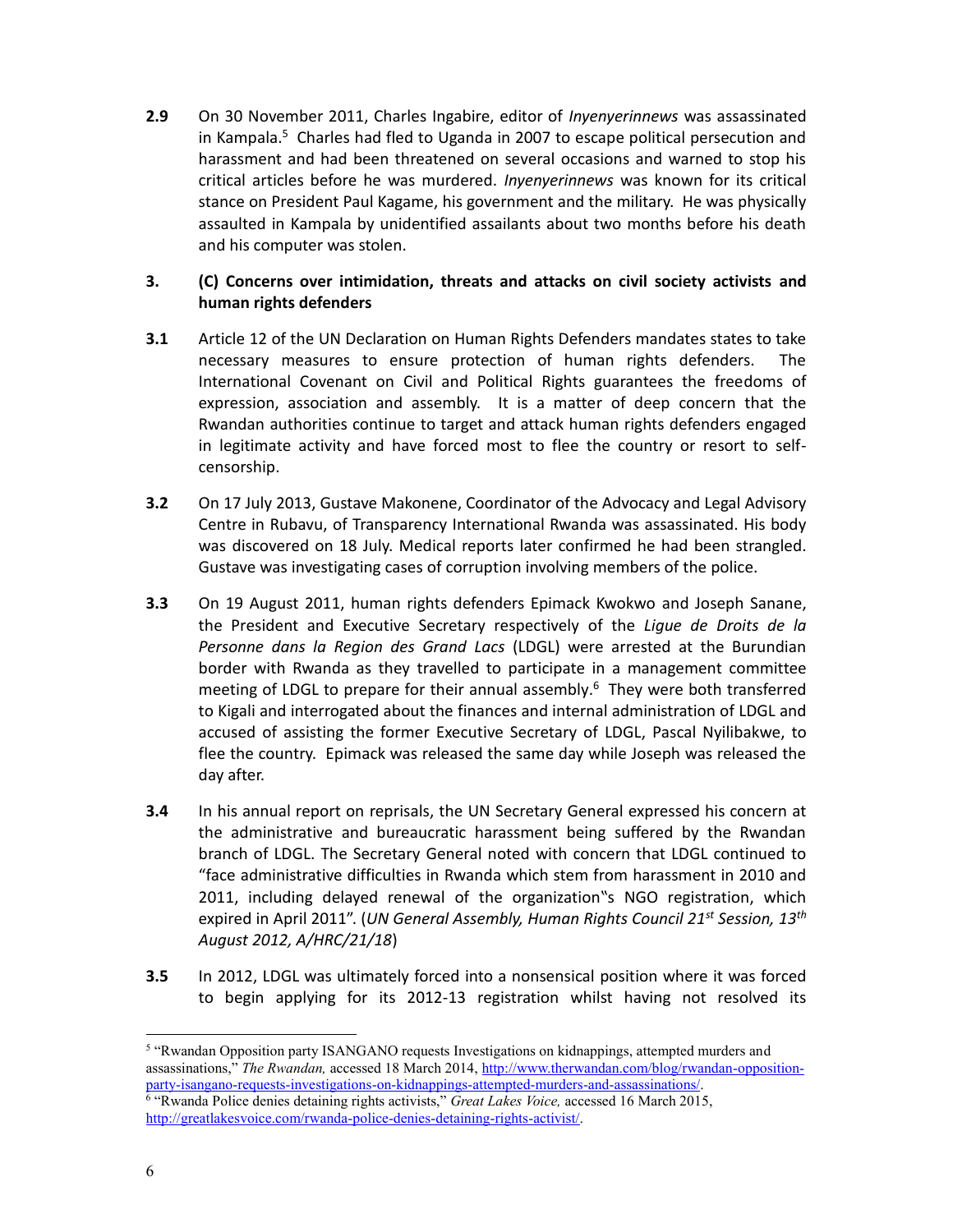registration for the previous year. In turn, without registration, LDGL faced difficulties in organising its General Assembly to elect a new Executive Committee. As the Secretary General also commented, "the fact that the committee is not in place is reportedly being used as a reason for delaying the renewal of the organization's registration" (*UN General Assembly, Human Rights Council 21st Session, 13th August 2012, A/HRC/21/18*). EHAHRDP publicly noted its disappointment that the Rwandan government failed to engage with the United Nations Human Rights Council's first panel discussion on the issue of reprisals, held on September 13<sup>th</sup> 2012, at which the Rwandan government would have had the opportunity to debate and respond to the serious allegations contained in the Secretary General's report or at other appropriate occasions during Human Rights Council sessions.

## **4. (D) Concerns over restrictions on freedom of association and unwarranted government interference in the affairs of civil society organisations**

- **4.1** Article 35 of the Constitution of Rwanda provides guarantees for freedom of association. Article 22 of the ICCPR to which Rwanda is a party guarantees the freedom of peaceful association. In contrast to this, the government has overtly or covertly infiltrated almost all civil society organisations and human rights groups operating in Rwanda, especially those who have a history of criticising government actions and calling the state to account.
- **4.2** CLADHO, the *Collectif des Ligues et Association de Defense de Droit de L'homme au Rwanda* has been infiltrated and taken over by the government, thereby seriously compromising its objectivity and independence. The independence of CLADHO has repeatedly been called into question over the course of several years. Indeed, CLADHO was instrumental in leading the smear campaign against the joint NGO report for Rwanda's 2011 UPR (*and as referred to in the UN Secretary General's 21st July 2011 Report concerning Reprisals, to the 18th Session of the Human Rights Council- A/HRC/18/19*). CLADHO, formed in 1993, has been described as far back as 2005 as a 'briefcase NGO' that "does little more than pay its staff and host occasional conferences" (*Front Line Rwanda - Disappearances, Arrests, Threats, Intimidation and Co-option of Human Rights Defenders 2001 – 2004, Frontline, 2005, pp.35*).
- **4.3** On 21 July 2013 the leadership of LIPRODHOR, Rwanda's last remaining independent human rights organisation was effectively forced out and replaced by an executive committee favoured by the government and supported by the Rwanda Governance Board (RGB) –the state body with oversight on NGOs despite the fact that the ousted leadership protested against this move. The decision to arbitrarily replace the executive committee was in violation of the internal governance regulations of LIPRODHOR, as the meeting during which the decision was taken was held without the knowledge of the president, conflict resolution committee or the executive. LIPRODHOR's laws also require that general meetings are announced 8 days in advance in writing and that a majority of its members are present if decisions such as replacing the executive committee are to be taken. Before the take-over, it was targeted on several occasions by the government because of its human rights activities. On 3 July 2012, LIPRODHOR and two other human rights organisations – the *Association pour La Defense des droits des Personnes et Libertes Publiques* (ADL),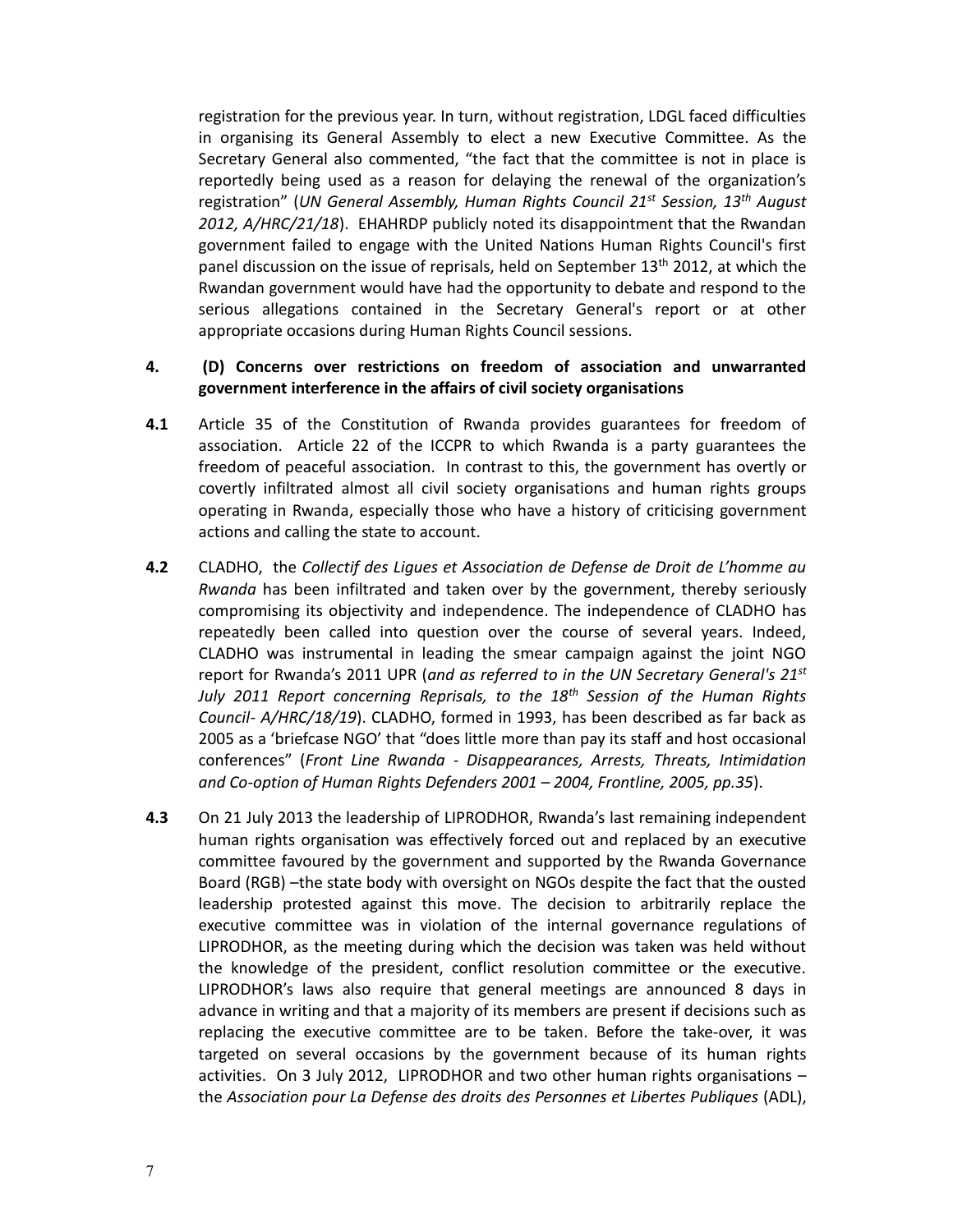and Maison de Droit (MDD) publicly pulled out from the national network of human rights organisations CLADHO because of government interference in its internal affairs. The former President of LIPRODHOR was threatened and harassed several times and was forced to flee the country.

#### **5. (E) Concerns over restrictions on freedom of assembly**

- **5.1** Freedom of Assembly is guaranteed under the Rwandan Constitution. Article 36 states that "freedom of assembly is guaranteed, if it is not inconsistent with the law."<sup>7</sup> It goes further to state that prior authorisation is necessary "*only when the law requires and when assembly is in a space, public place or public road to the extent that such is necessary in the interest of public safety*". Despite these constitutional provisions, peaceful protests are in reality only allowed if they support government policy or actions. For example, those allowed include demonstrations organised by the NGO *Ibuka* in memory of the victims of the genocide.<sup>8</sup>
- **5.2** On 22 November 2013, Sylvain Sibomana, Interim Secretary General of *FDU-Inkingiwas* and Dominique Shyirambere were found guilty of participating in illegal protests and defamation against security services. They had been arrested on 25 March in front of the Supreme Court during appeal hearings of *FDU-Inkingiwas* President Victoire Ingabire Umuhoza. Sylvain was sentenced to two years in prison and fined 1 million Rwandan Francs and Dominique was handed a five month jail term and fined 1 million Rwandan Francs.
- **5.3** On 13 September 2013, two students were arrested and detained during protests by students from different academic institutions against the levying of fees on students from different economic backgrounds. The two were arrested while they attempted to present a petition to the Prime Minister expressing their concerns about the fee levies. $9$  They were physically assaulted while in detention, denied water and food for two days and only released after a week following an order by a judge who dismissed all charges against them. Again on 23 July 2013 11 members of the *Intwarane* breakaway Catholic Group were arrested for demonstrating illegally as they attempted to hand over a petition to President Kagame to implement reforms.

## **6. (F) Recommendations to the Government of Rwanda**

*CIVICUS* and *EHAHRDP* are profoundly concerned by the failure on the part of the government of the Republic of Rwanda to meaningfully implement the recommendations it accepted in 2011, relating to civic space and human rights defenders.

 <sup>7</sup> "The Constitution of the Republic of Rwanda, Adopted 26 May 2003," accessed 18 March 2015, http://www.ilo.org/wcmsp5/groups/public/---ed\_protect/---protrav/-- ilo\_aids/documents/legaldocument/wcms\_127576.pdf.

<sup>&</sup>lt;sup>8</sup> See Report of the Special Rapporteur on the Rights to Freedom of Peaceful Assembly and Association, Maina Kiai," accessed 16 March 2015, http://freeassembly.net/wp-content/uploads/2014/06/A-HRC-26-29-Add2\_enfinal.pdf.

<sup>9</sup> "Imminent arrest of Rwandan Student by the Police," *The Rwandan,* accessed, 17 March 2015, http://www.therwandan.com/blog/imminent-arrest-of-rwandan-student-activists-by-the-police/.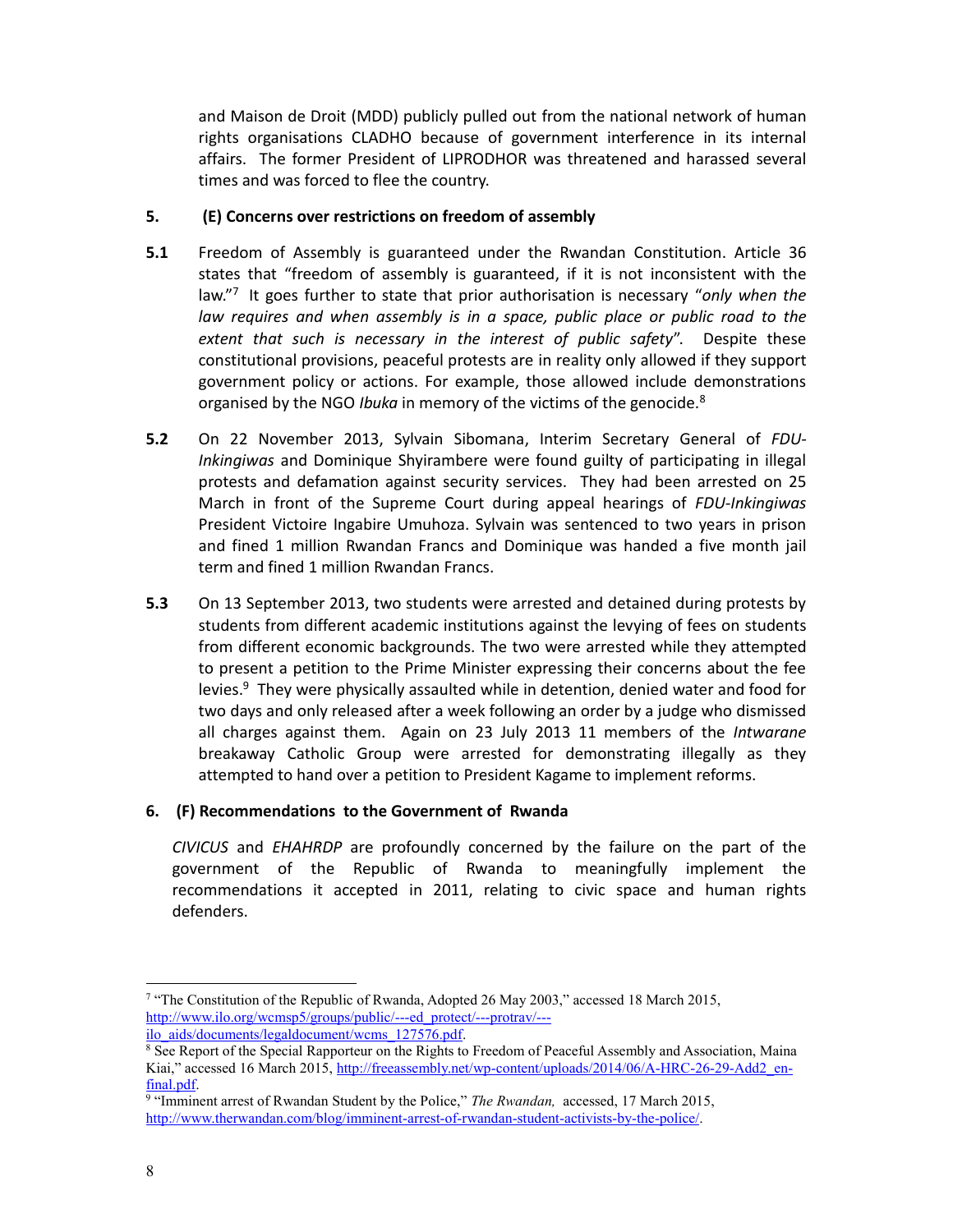Both organisations urge the government of the Republic of Rwanda to urgently change course, and to create a genuinely enabling environment for journalists, human rights defenders, and wider civil society, to enable them to operate in accordance with the rights enshrined in the Rwandan Constitution, the African Charter on Human and Peoples' Rights, the International Covenant on Civil and Political Rights, and the UN Declaration on Human Rights Defenders.

At a minimum, urgent steps should be taken by the government of the Republic of Rwanda to prevent further backsliding on basic and fundamental civil and political rights. Specifically, steps should be taken to ensure the realisation of the right to freedom of association, freedom of expression, the right to operate free from unwarranted state interference and surveillance, the right to communicate and cooperate with UN and other regional human rights bodies, the right to seek and secure funding, and the state's duty to protect. In light of this, the following specific recommendations are made:

## **6.1 Concerns regarding restrictions on freedom of expression and attacks on journalists**

- Threats to journalists and representatives of the media both in Rwanda and abroad should be fully investigated with a view to bringing the perpetrators to justice.
- Rwandan government representatives, including national or foreign consultants or business partners, should desist from its deeply flawed strategy of conducting smear, misinformation, and threat campaigns, against journalists, human rights groups, and others seeking to express legitimate opinion.
- Attacks on and threats to journalists and government critics should be publicly condemned by senior government officials to ensure protection by law enforcement agencies.
- Ensure that the rights of journalists and representatives of the media are protected during periods of elections and emergencies in accordance with the Rwandan constitution.

## **6.2 Concerns over intimidation, threats and attacks on civil society activists and human rights defenders**

- Thoroughly investigate all threats to civil society representatives and human rights defenders including threats to the former president of LIPRODHOR and ensure that perpetrators are brought to justice to deter others from doing the same.
- Rwandan government representatives, including its national or foreign consultants or business partners, should refrain from intimidating human rights defenders, national, regional and international human rights organisations, Special Procedures of the United Nations, and publicly condemn those who do so.
- All human rights defenders and civil society activists arrested and detained on the basis of their legitimate human rights activities should be released unconditionally and all charges against them dropped.